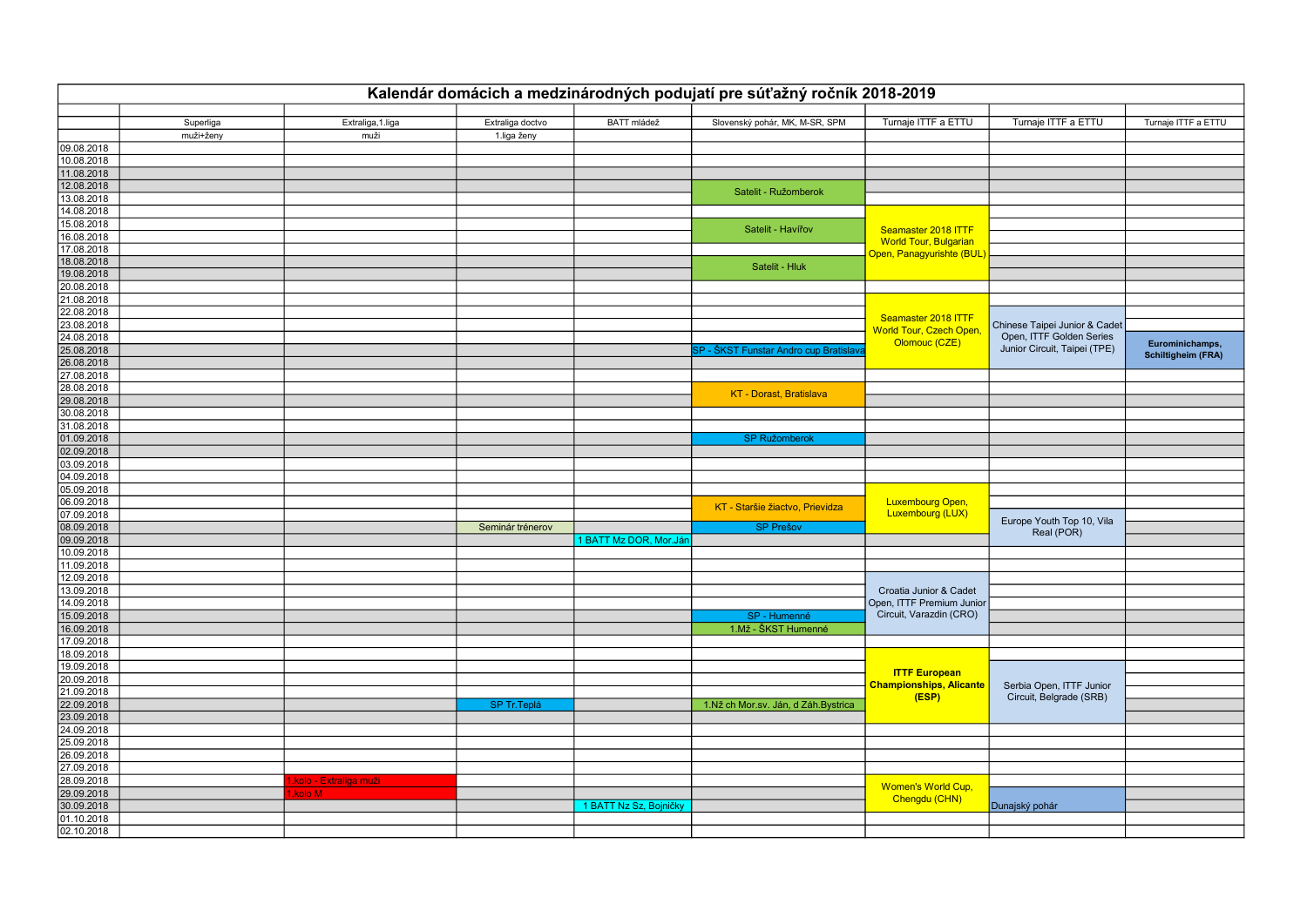| 03.10.2018               |          |                                                                                                    |                           |                        |                                 |                                       |                                     |                          |
|--------------------------|----------|----------------------------------------------------------------------------------------------------|---------------------------|------------------------|---------------------------------|---------------------------------------|-------------------------------------|--------------------------|
| 04.10.2018               |          |                                                                                                    |                           |                        |                                 |                                       |                                     |                          |
| 05.10.2018               |          |                                                                                                    |                           |                        |                                 |                                       |                                     |                          |
| 06.10.2018               |          |                                                                                                    |                           | <b>BA SUSTREDENIE</b>  | 1.Do ch Kežmarok, d Ružomberok  |                                       |                                     |                          |
| 07.10.2018               |          |                                                                                                    |                           | <b>BA SUSTREDENIE</b>  | 1.U21 - Kežmarok                |                                       |                                     |                          |
| 08.10.2018               |          |                                                                                                    |                           | Pezinok                |                                 |                                       |                                     |                          |
|                          |          |                                                                                                    |                           |                        |                                 |                                       |                                     |                          |
| 09.10.2018<br>10.10.2018 | 1.turnaj |                                                                                                    |                           |                        |                                 |                                       |                                     |                          |
| 11.10.2018               |          |                                                                                                    |                           |                        |                                 |                                       |                                     |                          |
|                          |          |                                                                                                    |                           |                        |                                 | 3rd Youth Olympic Games,              |                                     |                          |
| 12.10.2018               |          | kolo - Extraliga muži                                                                              |                           |                        |                                 | <b>Buenos Aires (ARG)</b>             |                                     |                          |
| 13.10.2018               |          | kolo M,1.kolo Ex Ž 1.kolo 1.liga Ž                                                                 |                           |                        |                                 |                                       |                                     |                          |
| 14.10.2018               |          |                                                                                                    | 1.kolo - Dorast           |                        |                                 |                                       |                                     |                          |
| 15.10.2018               |          |                                                                                                    |                           |                        |                                 |                                       |                                     |                          |
| 16.10.2018               |          |                                                                                                    |                           |                        |                                 |                                       |                                     |                          |
| 17.10.2018               |          |                                                                                                    |                           |                        |                                 |                                       |                                     |                          |
| 18.10.2018               |          |                                                                                                    |                           |                        |                                 |                                       |                                     |                          |
| 19.10.2018               |          |                                                                                                    |                           |                        |                                 | Men's World Cup, Paris                |                                     |                          |
| 20.10.2018               |          |                                                                                                    |                           |                        | 1 Sž ch V.Úľany, d Mor. Sv. Ján | (FRA)                                 | ETTU Cup                            |                          |
| 21.10.2018               |          |                                                                                                    |                           |                        |                                 |                                       |                                     |                          |
| 22.10.2018               |          |                                                                                                    |                           |                        |                                 |                                       |                                     |                          |
| 23.10.2018               |          |                                                                                                    |                           |                        |                                 |                                       |                                     |                          |
| 24.10.2018               |          |                                                                                                    |                           |                        |                                 | <b>ITTF Challenge, Belgium</b>        | Egypt Open, ITTF Junior             |                          |
| 25.10.2018               |          |                                                                                                    |                           |                        |                                 | Open, De Haan (BEL)                   |                                     |                          |
| 26.10.2018               |          | s kolo - Extraliga muži<br>s kolo M, 2 kolo Ex Ž,, 2 kolo 1 liga Ž       1 kolo 1 liga ženy východ |                           |                        |                                 |                                       | Circuit, Sharm El Sheikh            |                          |
| 27.10.2018               |          |                                                                                                    |                           |                        |                                 |                                       | (EGY)                               |                          |
| 28.10.2018               |          |                                                                                                    |                           | 2 BATT Mz DOR, Pezinok |                                 |                                       |                                     |                          |
| 29.10.2018               |          |                                                                                                    |                           |                        |                                 |                                       |                                     |                          |
| 30.10.2018               |          |                                                                                                    |                           |                        |                                 |                                       |                                     | <b>ITTF World Cadet</b>  |
| 31.10.2018               |          |                                                                                                    |                           |                        |                                 | Seamaster 2018 ITTF                   |                                     | Challenge, Tottori (JPN) |
| 01.11.2018               |          |                                                                                                    |                           |                        |                                 | World Tour, Swedish Open,             |                                     |                          |
| 02.11.2018               |          |                                                                                                    |                           |                        |                                 | Stockholm (SWE)                       |                                     |                          |
| 03.11.2018               |          |                                                                                                    |                           |                        |                                 |                                       | Slovak Cadet Open, ITTF             |                          |
| 04.11.2018               |          |                                                                                                    |                           |                        |                                 |                                       | Junior Circuit, Bratislava (SVK)    |                          |
| 05.11.2018               |          |                                                                                                    |                           |                        |                                 |                                       |                                     |                          |
| 06.11.2018               |          |                                                                                                    |                           |                        |                                 |                                       |                                     |                          |
| 07.11.2018               |          |                                                                                                    |                           |                        |                                 |                                       |                                     |                          |
| 08.11.2018               |          |                                                                                                    |                           |                        |                                 | Seamaster 2018 ITTF                   | Hungary Junior & Cadet Open,        |                          |
| 09.11.2018               |          |                                                                                                    |                           |                        |                                 | <b>World Tour Platinum,</b>           | <b>ITTF Premium Junior Circuit,</b> | Estonian Junior and      |
| 10.11.2018               |          |                                                                                                    |                           |                        | 2.Nž STO Valaliky               | <mark>Austrian Open, Linz (AUT</mark> | Szombathely (HUN)                   | Cadets Open, Haapsalu    |
| 11.11.2018               |          |                                                                                                    |                           |                        |                                 |                                       |                                     | (EST)                    |
| 12.11.2018               |          |                                                                                                    |                           |                        |                                 |                                       |                                     |                          |
| 13.11.2018               |          |                                                                                                    |                           |                        |                                 |                                       |                                     |                          |
|                          |          |                                                                                                    |                           |                        |                                 |                                       |                                     |                          |
| 14.11.2018               |          |                                                                                                    |                           |                        |                                 |                                       |                                     |                          |
| 15.11.2018               |          |                                                                                                    |                           |                        |                                 | <b>ITTF Challenge, Belarus</b>        | Portugal Junior & Cadet Open,       |                          |
| 16.11.2018               |          | .kolo - Extraliga muži                                                                             |                           |                        |                                 | Open, Minsk (BLR)                     | <b>ITTF Junior Circuit, Loule</b>   |                          |
| 17.11.2018               |          | kolo M,3.kolo Ex Ž., 3.kolo 1.liga Ž                                                               | 2.kolo 1.liga ženy východ |                        |                                 |                                       | (POR)                               | <b>ETTU Cup</b>          |
| 18.11.2018               |          |                                                                                                    |                           | 2 BATT Nz SZ, STC BA   |                                 |                                       |                                     |                          |
| 19.11.2018               |          |                                                                                                    |                           |                        |                                 |                                       |                                     |                          |
| 20.11.2018               |          |                                                                                                    |                           |                        |                                 |                                       |                                     |                          |
| 21.11.2018               |          |                                                                                                    |                           |                        |                                 |                                       |                                     |                          |
| 22.11.2018               |          |                                                                                                    |                           |                        |                                 |                                       |                                     |                          |
| 23.11.2018               |          |                                                                                                    |                           |                        |                                 |                                       |                                     |                          |
| 24.11.2018               |          |                                                                                                    |                           | <b>BA SUSTREDENIE</b>  | 2. Do STO Valaliky              |                                       |                                     | <b>ETTU Cup</b>          |
| 25.11.2018               |          |                                                                                                    |                           | <b>BA SUSTREDENIE</b>  | 2. U21 - STO Valaliky           |                                       |                                     |                          |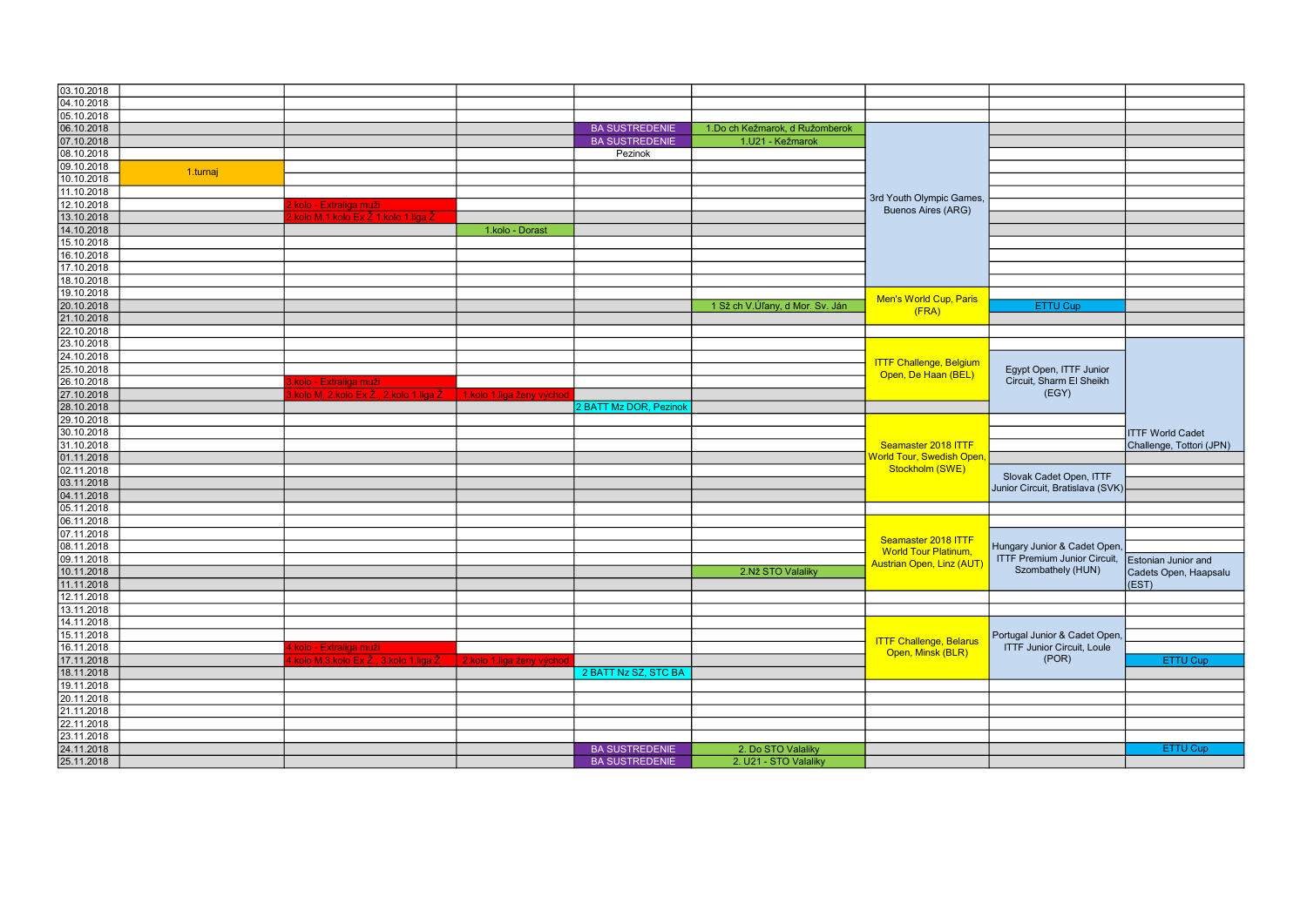| 26.11.2018 |          |                                      |                 |                       |                               |                                  |                           |                          |
|------------|----------|--------------------------------------|-----------------|-----------------------|-------------------------------|----------------------------------|---------------------------|--------------------------|
| 27.11.2018 |          |                                      |                 |                       |                               |                                  |                           |                          |
|            | 2.turnaj |                                      |                 |                       |                               |                                  |                           |                          |
| 28.11.2018 |          |                                      |                 |                       |                               |                                  |                           |                          |
| 29.11.2018 |          |                                      |                 |                       |                               |                                  |                           |                          |
| 30.11.2018 |          | <mark>5.kolo - Extraliga muži</mark> |                 |                       |                               |                                  |                           |                          |
| 01.12.2018 |          | kolo M, 4.kolo Ex Ž                  |                 |                       |                               |                                  |                           |                          |
| 02.12.2018 |          |                                      |                 |                       | 2. Sž ch Čadca, d Zvolen      |                                  |                           |                          |
| 03.12.2018 |          |                                      |                 |                       |                               |                                  |                           |                          |
| 04.12.2018 |          |                                      |                 |                       |                               |                                  |                           |                          |
| 05.12.2018 |          |                                      |                 |                       |                               |                                  | World Junior Table Tennis |                          |
| 06.12.2018 |          |                                      |                 |                       |                               |                                  | Championships, Bendigo    |                          |
| 07.12.2018 |          |                                      |                 |                       |                               | Finlandia Open, Helsinki         | (AUS)                     |                          |
| 08.12.2018 |          |                                      |                 |                       | 2.Mž ch St.Centrum, d Pezinok | (FIN)                            |                           | ETTU Cup                 |
| 09.12.2018 |          |                                      |                 |                       |                               |                                  |                           |                          |
|            |          |                                      |                 |                       |                               |                                  |                           |                          |
| 10.12.2018 |          |                                      |                 |                       |                               |                                  |                           |                          |
| 11.12.2018 |          |                                      |                 |                       |                               |                                  |                           |                          |
| 12.12.2018 |          |                                      |                 |                       |                               |                                  |                           |                          |
| 13.12.2018 |          |                                      |                 |                       |                               |                                  |                           |                          |
| 14.12.2018 |          | kolo - Extraliga muži                |                 |                       |                               | Seamaster 2018 ITTF              |                           |                          |
| 15.12.2018 |          | kolo M                               |                 | <b>BA SUSTREDENIE</b> |                               | <b>World Tour Grand Finals</b>   |                           | <b>ETTU Cup</b>          |
| 16.12.2018 |          |                                      | 2.kolo - Dorast | <b>BA SUSTREDENIE</b> |                               |                                  |                           |                          |
| 17.12.2018 |          |                                      |                 | Pezinok               |                               |                                  |                           |                          |
| 18.12.2018 |          |                                      |                 |                       |                               |                                  |                           |                          |
| 19.12.2018 |          |                                      |                 |                       |                               | US Open, Orlando, Florida        |                           |                          |
| 20.12.2018 |          |                                      |                 |                       |                               | (USA)                            |                           |                          |
| 21.12.2018 |          |                                      |                 |                       |                               |                                  |                           |                          |
| 22.12.2018 |          |                                      |                 |                       |                               |                                  |                           |                          |
| 23.12.2018 |          |                                      |                 |                       |                               |                                  |                           |                          |
| 24.12.2018 |          |                                      |                 |                       |                               |                                  |                           |                          |
| 25.12.2018 |          |                                      |                 |                       |                               |                                  |                           |                          |
| 26.12.2018 |          |                                      |                 |                       |                               |                                  |                           |                          |
| 27.12.2018 |          |                                      |                 |                       |                               |                                  |                           |                          |
|            |          |                                      |                 |                       |                               |                                  |                           |                          |
| 28.12.2018 |          |                                      |                 |                       |                               |                                  |                           |                          |
| 29.12.2018 |          |                                      |                 |                       | SP Nové Zámky                 |                                  |                           |                          |
| 30.12.2018 |          |                                      |                 |                       |                               |                                  |                           |                          |
| 31.12.2018 |          |                                      |                 |                       |                               |                                  |                           |                          |
| 01.01.2019 |          |                                      |                 |                       |                               |                                  |                           |                          |
| 02.01.2019 |          |                                      |                 |                       |                               |                                  |                           |                          |
| 03.01.2019 |          |                                      |                 |                       |                               |                                  |                           |                          |
| 04.01.2019 |          |                                      |                 |                       |                               |                                  |                           | <b>JOOLA HUNGARIAN</b>   |
| 05.01.2019 |          |                                      |                 |                       |                               |                                  |                           | <b>MINI CADET OPEN</b>   |
| 06.01.2019 |          |                                      |                 |                       |                               |                                  |                           | <b>CHAMPIONSHIPS ???</b> |
| 07.01.2019 |          |                                      |                 |                       |                               |                                  |                           |                          |
| 08.01.2019 |          |                                      |                 |                       |                               |                                  |                           |                          |
| 09.01.2019 |          |                                      |                 |                       |                               |                                  |                           |                          |
| 10.01.2019 |          |                                      |                 |                       |                               |                                  |                           |                          |
| 11.01.2019 |          | .kolo - Extraliga muži               |                 |                       |                               |                                  |                           |                          |
|            |          | kolo M                               |                 |                       |                               |                                  |                           |                          |
| 12.01.2019 |          |                                      |                 |                       | 3.Nž ch Zvolen, d Majcichov   |                                  |                           |                          |
| 13.01.2019 |          |                                      |                 |                       |                               |                                  |                           |                          |
| 14.01.2019 |          |                                      |                 |                       |                               |                                  |                           |                          |
| 15.01.2019 |          |                                      |                 |                       |                               |                                  |                           |                          |
| 16.01.2019 |          |                                      |                 |                       |                               |                                  |                           |                          |
| 17.01.2019 |          |                                      |                 |                       |                               | <b>ITTF World Tour Hungariar</b> |                           |                          |
| 18.01.2019 |          |                                      |                 |                       |                               | Open, Budapest (HUN)             |                           |                          |
| 19.01.2019 |          |                                      |                 |                       | 3 Sž Valaliky                 |                                  |                           |                          |
| 20.01.2019 |          |                                      |                 |                       |                               |                                  |                           |                          |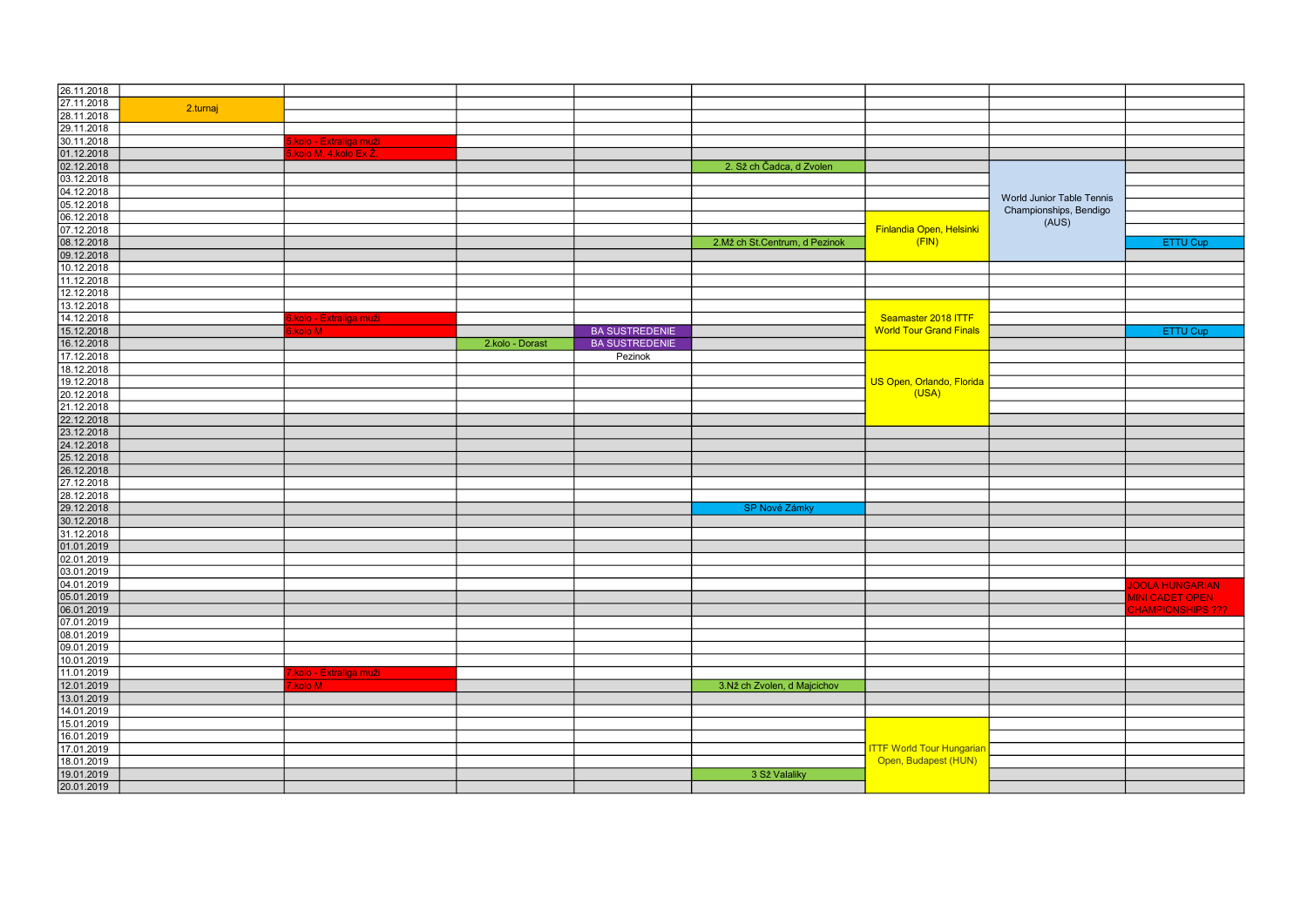| 21.01.2019               |                                        |                                        |                             |                        |                                     |                                             |                                     |  |
|--------------------------|----------------------------------------|----------------------------------------|-----------------------------|------------------------|-------------------------------------|---------------------------------------------|-------------------------------------|--|
| 22.01.2019               |                                        |                                        |                             |                        |                                     |                                             |                                     |  |
| 23.01.2019               |                                        |                                        |                             |                        |                                     |                                             |                                     |  |
| 24.01.2019               |                                        |                                        |                             |                        |                                     |                                             |                                     |  |
|                          |                                        |                                        |                             |                        |                                     |                                             |                                     |  |
| 25.01.2019               |                                        | kolo - Extraliga muži                  |                             |                        |                                     |                                             |                                     |  |
| 26.01.2019               |                                        | kolo M,5.kolo Ex Ž                     |                             |                        |                                     |                                             |                                     |  |
| 27.01.2019               |                                        |                                        | 3.kolo - Dorast             |                        |                                     |                                             |                                     |  |
| 28.01.2019               |                                        |                                        |                             |                        |                                     |                                             |                                     |  |
| 29.01.2019               |                                        |                                        |                             |                        |                                     |                                             |                                     |  |
|                          |                                        |                                        |                             |                        |                                     |                                             |                                     |  |
| 30.01.2019               |                                        |                                        |                             |                        |                                     |                                             |                                     |  |
| 31.01.2019               |                                        |                                        |                             |                        |                                     |                                             |                                     |  |
| 01.02.2019               |                                        |                                        |                             |                        |                                     |                                             |                                     |  |
| 02.02.2019               |                                        |                                        |                             | <b>BA SUSTREDENIE</b>  | 3.Do ch - Valaliky, d Svidník       | <b>ITTF Europe Top 16 Cup,</b>              |                                     |  |
|                          |                                        |                                        |                             |                        |                                     | <b>Montreux (SUI)</b>                       |                                     |  |
| 03.02.2019               |                                        |                                        |                             | <b>BA SUSTREDENIE</b>  | U21 - Ružomberok                    |                                             |                                     |  |
| 04.02.2019               |                                        |                                        |                             |                        |                                     |                                             |                                     |  |
| 05.02.2019               |                                        |                                        |                             |                        |                                     |                                             |                                     |  |
| 06.02.2019               |                                        |                                        |                             |                        |                                     |                                             |                                     |  |
| 07.02.2019               |                                        |                                        |                             |                        |                                     |                                             |                                     |  |
|                          |                                        |                                        |                             |                        |                                     | <b>ITTF Junior Circuit Premium</b>          | International Open Table            |  |
| 08.02.2019               |                                        | .kolo - Extraliga muži                 |                             |                        |                                     |                                             | Tennis Competition to the           |  |
| 09.02.2019               |                                        | kolo M. 6.kolo Ex.                     |                             |                        |                                     | Bahrain Junior & Cadet                      | Memory of János Molnár              |  |
| 10.02.2019               |                                        |                                        |                             |                        |                                     | Open, Manama (BRN)                          |                                     |  |
| 11.02.2019               |                                        |                                        |                             |                        |                                     |                                             |                                     |  |
| 12.02.2019               |                                        |                                        |                             |                        |                                     |                                             |                                     |  |
| 13.02.2019               |                                        |                                        |                             |                        |                                     |                                             |                                     |  |
|                          |                                        |                                        |                             |                        |                                     | <b>ITTF Junior Circuit Premium</b>          |                                     |  |
| 14.02.2019               |                                        |                                        |                             |                        |                                     |                                             | <b>ITTF Challenge Plus Portugal</b> |  |
| 15.02.2019               |                                        |                                        |                             |                        |                                     | Czech Junior & Cadet<br>Open, Hodonín (CZE) | Open, Lisboa (POR)                  |  |
| 16.02.2019               |                                        |                                        |                             |                        | 3.Mž - ch Čadca, d P.Bystrica       |                                             |                                     |  |
| 17.02.2019               |                                        |                                        |                             |                        |                                     |                                             |                                     |  |
| 18.02.2019               |                                        |                                        |                             |                        |                                     |                                             |                                     |  |
| 19.02.2019               | x M štvrťfinále - playoff 1.stretnutie |                                        |                             |                        |                                     |                                             |                                     |  |
|                          |                                        |                                        |                             |                        |                                     |                                             |                                     |  |
| 20.02.2019               |                                        |                                        |                             |                        |                                     |                                             |                                     |  |
| 21.02.2019               |                                        |                                        |                             |                        |                                     | <b>ITTF Junior Circuit Swedish</b>          |                                     |  |
| 22.02.2019               | x M štvrťfinále - playoff 2.stretnutie | 10.kolo - Extraliga muži               |                             |                        |                                     | Junior & Cadet Open,                        |                                     |  |
| 23.02.2019               | x M štvrťfinále - playoff 3.stretnutie | 0.kolo M, 7.kolo Ex Ž, 4.kolo 1.liga Ž | 3.kolo 1.liga ženy východ   |                        |                                     | Örebro (SWE)                                |                                     |  |
| 24.02.2019               |                                        |                                        |                             | <b>MK DR BA SZ</b>     |                                     |                                             |                                     |  |
| 25.02.2019               |                                        |                                        |                             |                        |                                     |                                             |                                     |  |
|                          |                                        |                                        |                             |                        |                                     |                                             |                                     |  |
| 26.02.2019               |                                        |                                        |                             |                        |                                     |                                             |                                     |  |
| 27.02.2019               |                                        |                                        |                             |                        |                                     |                                             |                                     |  |
| 28.02.2019               |                                        |                                        |                             |                        |                                     |                                             |                                     |  |
| 01.03.2019               |                                        |                                        |                             |                        |                                     |                                             |                                     |  |
|                          |                                        |                                        |                             |                        |                                     |                                             |                                     |  |
|                          |                                        |                                        |                             |                        |                                     |                                             |                                     |  |
| 02.03.2019               |                                        |                                        | <b>M SR U21</b>             |                        | <b>MSR mužov a žien</b>             |                                             |                                     |  |
| 03.03.2019               |                                        |                                        |                             | 3 BATT Nz SZ, STC BA   |                                     |                                             |                                     |  |
| 04.03.2019               |                                        |                                        |                             |                        |                                     |                                             |                                     |  |
| 05.03.2019               |                                        |                                        |                             |                        |                                     |                                             |                                     |  |
|                          |                                        |                                        |                             |                        |                                     |                                             |                                     |  |
| 06.03.2019               |                                        |                                        |                             |                        |                                     |                                             |                                     |  |
| 07.03.2019               |                                        |                                        |                             |                        |                                     |                                             |                                     |  |
| 08.03.2019               |                                        |                                        |                             |                        |                                     | 2019 European U21                           |                                     |  |
| 09.03.2019               |                                        |                                        |                             |                        | 4. Sž ch-St.Centrum, d - Ružomberok | Championships                               |                                     |  |
| 10.03.2019               |                                        |                                        |                             | 3 BATT Mz DOR, V.Úľany |                                     |                                             |                                     |  |
| 11.03.2019               |                                        |                                        |                             |                        |                                     |                                             |                                     |  |
|                          |                                        |                                        |                             |                        |                                     |                                             |                                     |  |
| 12.03.2019               | x M semifinále - playoff 1.stretnutie  |                                        |                             |                        |                                     |                                             |                                     |  |
| 13.03.2019               |                                        |                                        |                             |                        |                                     |                                             |                                     |  |
| 14.03.2019               |                                        |                                        |                             |                        |                                     |                                             |                                     |  |
| 15.03.2019               | x M semifinále - playoff 2.stretnutie  | 1.kolo - Extraliga muži                |                             |                        |                                     |                                             |                                     |  |
| 16.03.2019<br>17.03.2019 | Ex M semifinále - playoff 3.stretnutie | 1.kolo M. 8.kolo Ex Ž. 5.kolo 1.liga Ž | l 4.kolo 1.liga ženy východ | <b>MK DR BA DOR</b>    | <b>BA SUSTREDENIE</b>               |                                             |                                     |  |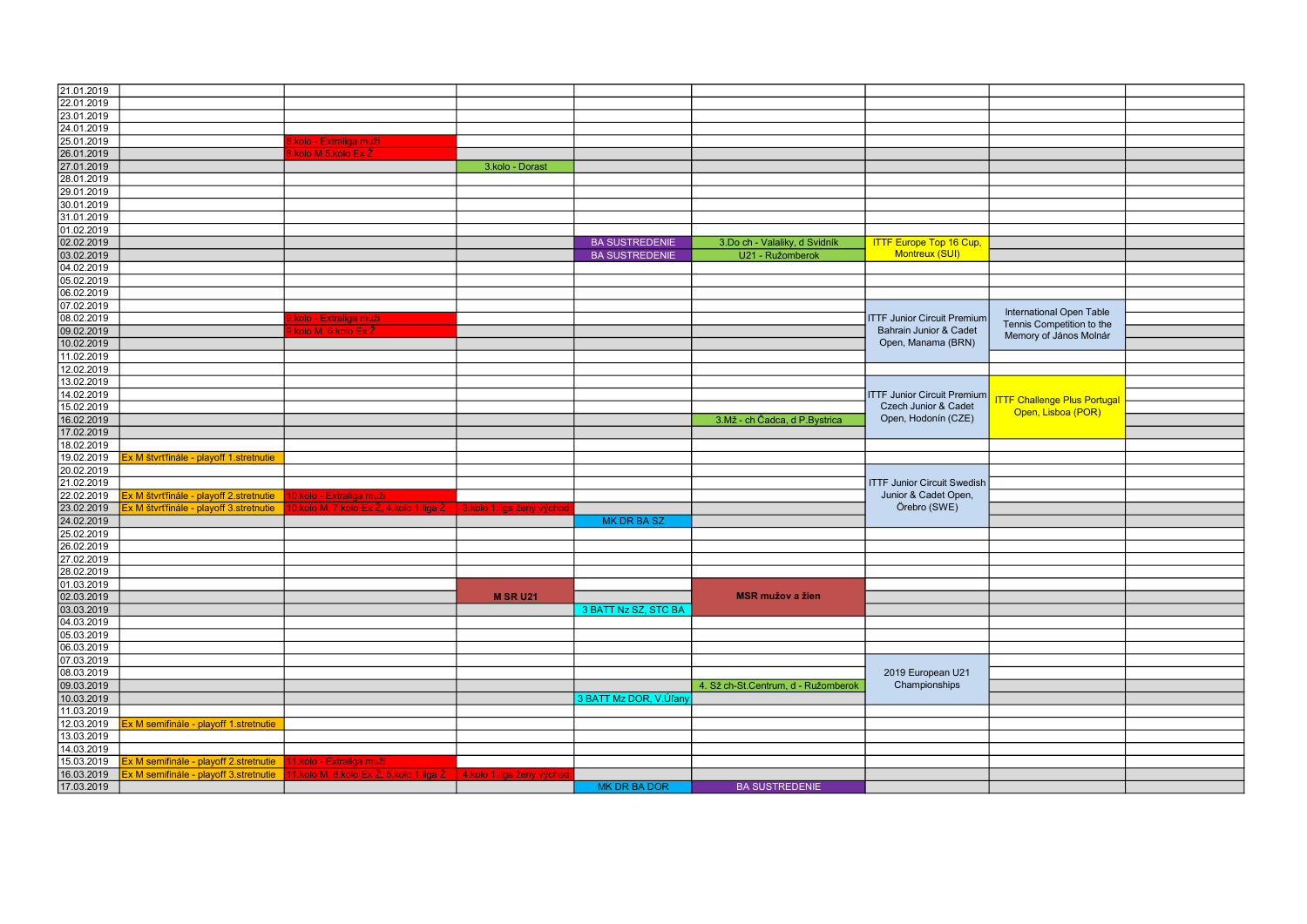| 18.03.2019                                      |                         |                         |                              |                                   |                                           |                                       |                                   |
|-------------------------------------------------|-------------------------|-------------------------|------------------------------|-----------------------------------|-------------------------------------------|---------------------------------------|-----------------------------------|
| 19.03.2019                                      |                         |                         |                              |                                   |                                           |                                       |                                   |
| 20.03.2019                                      |                         |                         |                              |                                   | <b>ITTF Junior Circuit Premium</b>        |                                       |                                   |
| 21.03.2019                                      |                         |                         |                              |                                   |                                           |                                       | <b>ITTF Junior Circuit. Chile</b> |
| 22.03.2019                                      |                         |                         |                              |                                   | Italy Junior & Cadet Open,                | Junior & Cadet Open, Santiago         | Open, Guadalajara (ESP)           |
| 23.03.2019                                      |                         |                         |                              | 4. Nž ch - Vrútky, d - Humenné    | Lignano (ITA)                             | (CHI)                                 |                                   |
| 24.03.2019                                      |                         | 1. baráž Vých - Západ Ž |                              |                                   |                                           |                                       |                                   |
| 25.03.2019                                      |                         |                         |                              |                                   |                                           |                                       |                                   |
| 26.03.2019                                      |                         |                         |                              |                                   |                                           |                                       |                                   |
| 27.03.2019                                      |                         |                         |                              |                                   |                                           |                                       |                                   |
| 28.03.2019                                      |                         |                         |                              |                                   | <b>ITTF World Tour Platinum</b>           |                                       |                                   |
| 29.03.2019                                      |                         |                         |                              |                                   | <b>Qatar Open, Doha (QAT)</b>             |                                       |                                   |
| 30.03.2019                                      |                         | 4.kolo - Dorast         |                              |                                   |                                           |                                       |                                   |
| 31.03.2019                                      |                         |                         | MREG Mz DOR, Mor.Jár         |                                   |                                           |                                       |                                   |
| 01.04.2019                                      |                         |                         |                              |                                   |                                           |                                       |                                   |
| 02.04.2019<br>x M Finále - playoff 1.stretnutie |                         |                         |                              |                                   | <b>ITTF Junior Circuit Ghana</b>          |                                       |                                   |
| 03.04.2019                                      |                         |                         |                              |                                   | Junior & Cadet Open, Accra                |                                       |                                   |
| 04.04.2019                                      |                         |                         |                              |                                   | (GHA)                                     |                                       |                                   |
|                                                 |                         |                         |                              |                                   |                                           |                                       |                                   |
| 05.04.2019<br>x M Finále - playoff 2.stretnutie | 2.kolo - Extraliga muži |                         |                              |                                   |                                           |                                       |                                   |
| 06.04.2019<br>x M Finále - playoff 3.stretnutie | 2.kolo M + Finále Ženy  | 2. baráž Vých - Západ Ž |                              |                                   |                                           |                                       |                                   |
| 07.04.2019                                      |                         |                         | <b>MREG BATT Nz SZ, BSTZ</b> |                                   |                                           |                                       |                                   |
| 08.04.2019                                      |                         |                         |                              |                                   |                                           |                                       |                                   |
| 09.04.2019                                      |                         |                         |                              |                                   |                                           |                                       |                                   |
| 10.04.2019                                      |                         |                         |                              |                                   |                                           |                                       |                                   |
| 11.04.2019                                      |                         |                         |                              |                                   | <b>ITTF Junior Circuit Premium</b>        |                                       |                                   |
| 12.04.2019                                      |                         |                         |                              |                                   | French Junior & Cadet<br>Open, Metz (FRA) |                                       |                                   |
| 13.04.2019                                      |                         |                         |                              | 4.Mž - Záhorská Bystrica          |                                           |                                       |                                   |
| 14.04.2019                                      | o záchr, 1.liga M.      |                         | <b>MK DR BA MZ</b>           |                                   |                                           |                                       |                                   |
| 15.04.2019                                      |                         |                         |                              |                                   |                                           |                                       |                                   |
| 16.04.2019                                      |                         |                         |                              |                                   | <b>ITTF Junior Circuit Premium</b>        |                                       |                                   |
| 17.04.2019                                      |                         |                         |                              |                                   | Belgium Junior & Cadet                    |                                       |                                   |
| 18.04.2019                                      |                         |                         |                              |                                   | Open, Spa (BEL)                           |                                       |                                   |
| 19.04.2019                                      |                         |                         |                              |                                   |                                           |                                       |                                   |
| 20.04.2019                                      |                         |                         |                              |                                   |                                           | 19thAUSTRIAN LINDE                    |                                   |
| 21.04.2019                                      |                         |                         |                              |                                   |                                           | YOUTH CHAMPIONSHIPS                   |                                   |
| 22.04.2019                                      |                         |                         |                              |                                   |                                           |                                       |                                   |
| 23.04.2019                                      |                         |                         |                              |                                   |                                           |                                       |                                   |
| 24.04.2019                                      |                         |                         |                              |                                   | <b>World Table Tennis</b>                 |                                       |                                   |
| 25.04.2019                                      |                         |                         |                              |                                   | <b>Championships,</b>                     |                                       |                                   |
|                                                 |                         |                         |                              |                                   | <b>Budapest (HUN)</b>                     |                                       |                                   |
| 26.04.2019                                      |                         |                         |                              |                                   |                                           |                                       |                                   |
| 27.04.2019                                      |                         |                         | <b>BA SUSTREDENIE</b>        | 4.Do ch - St.Centrum, d Majcichov |                                           |                                       |                                   |
| 28.04.2019                                      |                         |                         | <b>BA SUSTREDENIE</b>        |                                   |                                           | <b>ITTF Junior Circuit Australian</b> |                                   |
| 29.04.2019                                      |                         |                         | Pezinok                      |                                   |                                           | Junior & Cadet Open, Darwin           |                                   |
| 30.04.2019                                      |                         |                         |                              |                                   |                                           | (AUS)                                 |                                   |
| 01.05.2019                                      |                         |                         |                              | MSR dr. ml. žiactva               |                                           |                                       |                                   |
| 02.05.2019                                      |                         |                         |                              |                                   | <b>ITTF Junior Circuit Spanish</b>        |                                       | <b>ITTF Challenge Serbia</b>      |
| 03.05.2019                                      |                         |                         |                              |                                   | Junior & Cadet Open, Platja               |                                       | Open, Belgrade (SRB)              |
| 04.05.2019                                      |                         |                         |                              | <b>MSR Staršie žiactvo</b>        | D'Aro (ESP)                               |                                       |                                   |
| 05.05.2019                                      |                         |                         |                              |                                   |                                           |                                       |                                   |
| 06.05.2019                                      |                         |                         |                              |                                   |                                           |                                       |                                   |
| 07.05.2019                                      |                         |                         |                              |                                   |                                           |                                       |                                   |
| 08.05.2019                                      |                         |                         |                              | <b>MSR dr. st. žiactva</b>        |                                           |                                       |                                   |
| 09.05.2019                                      |                         |                         |                              |                                   |                                           |                                       |                                   |
| 10.05.2019                                      |                         |                         |                              |                                   | <b>ITTF Challenge Slovenia</b>            |                                       |                                   |
| 11.05.2019                                      |                         |                         | <b>BA SUSTREDENIE</b>        |                                   | Open, Otočec (SLO)                        |                                       |                                   |
| 12.05.2019                                      |                         |                         | <b>BA SUSTREDENIE</b>        | <b>MSR Dorast</b>                 |                                           |                                       |                                   |
|                                                 |                         |                         |                              |                                   |                                           |                                       |                                   |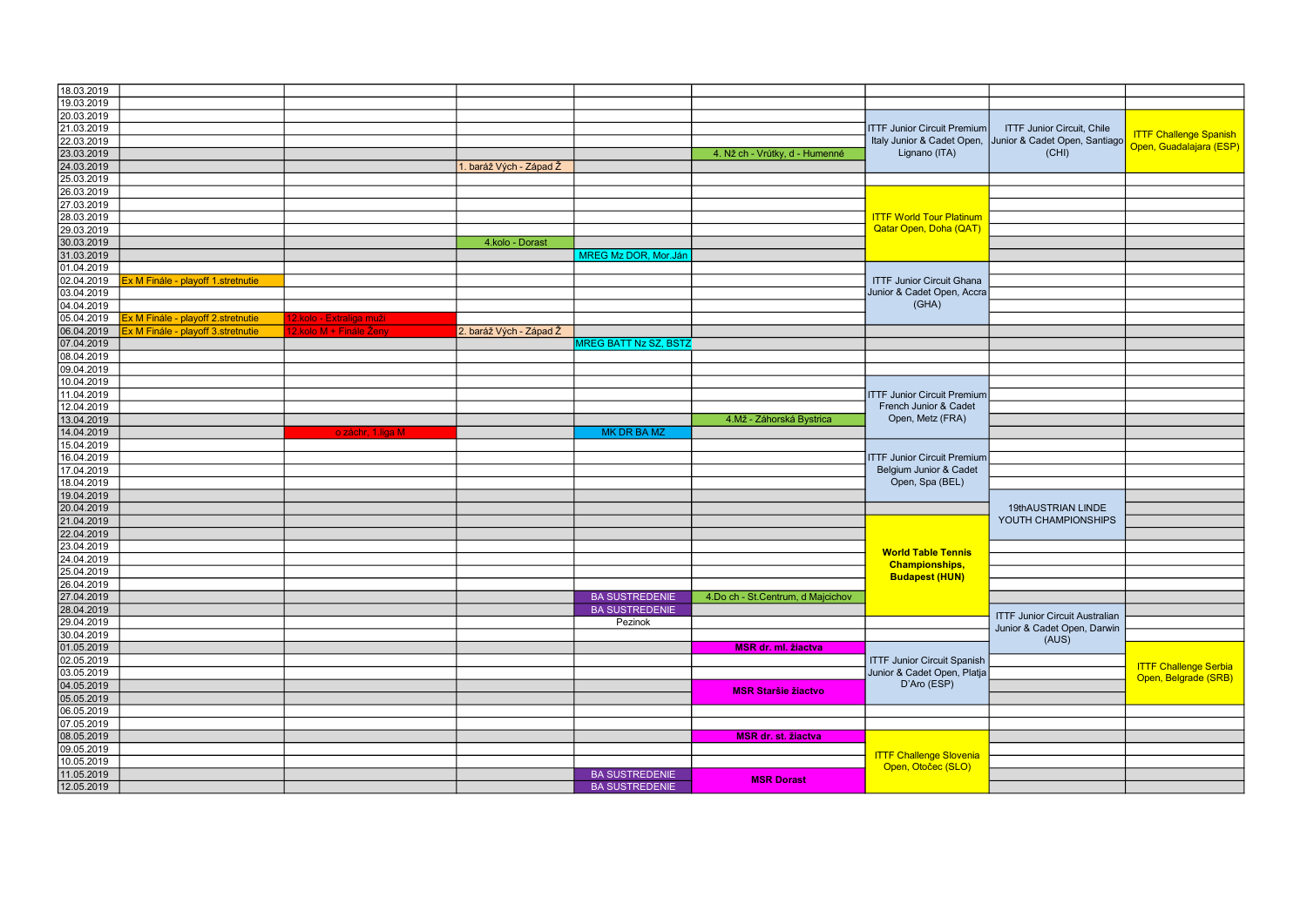| 13.05.2019 |                  |                       |                                   |                                    |                                                              |                                   |
|------------|------------------|-----------------------|-----------------------------------|------------------------------------|--------------------------------------------------------------|-----------------------------------|
| 14.05.2019 |                  |                       |                                   |                                    |                                                              |                                   |
| 15.05.2019 |                  |                       |                                   |                                    |                                                              |                                   |
| 16.05.2019 |                  |                       |                                   | Zagreb (CRO)                       | <b>ITTF Challenge Croatia Open,</b>                          | <b>ITTF Junior Circuit Golden</b> |
|            |                  |                       |                                   |                                    |                                                              |                                   |
| 17.05.2019 |                  |                       |                                   |                                    | <b>ITTF Junior Circuit Slovak</b><br>Junior Bratislava (SVK) | Thailand Junior & Cadet           |
| 18.05.2019 |                  |                       |                                   |                                    |                                                              | Open, Bangkok (THA)               |
| 19.05.2019 |                  | <b>MK DR BA Nz</b>    |                                   |                                    |                                                              |                                   |
| 20.05.2019 |                  |                       |                                   |                                    |                                                              |                                   |
|            |                  |                       |                                   |                                    |                                                              |                                   |
| 21.05.2019 |                  |                       |                                   |                                    |                                                              |                                   |
| 22.05.2019 |                  |                       |                                   |                                    |                                                              |                                   |
| 23.05.2019 |                  |                       |                                   | <b>ITTF Junior Circuit Premium</b> |                                                              |                                   |
| 24.05.2019 |                  |                       |                                   | Polish Junior & Cadet              | <b>ITTF Challenge Thailand</b>                               |                                   |
|            |                  |                       |                                   | Open, Władysławowo                 | Open, Bangkok (THA):                                         |                                   |
| 25.05.2019 |                  |                       |                                   | (POL)                              |                                                              | <b>GP Praha</b>                   |
| 26.05.2019 |                  |                       |                                   |                                    |                                                              |                                   |
| 27.05.2019 |                  |                       |                                   |                                    |                                                              |                                   |
| 28.05.2019 |                  |                       |                                   |                                    |                                                              |                                   |
|            |                  |                       |                                   |                                    |                                                              |                                   |
| 29.05.2019 |                  |                       |                                   | <b>ITTF World Tour Platinum</b>    |                                                              |                                   |
| 30.05.2019 |                  |                       |                                   |                                    |                                                              |                                   |
| 31.05.2019 |                  |                       |                                   | China Open, Shenzhen               |                                                              |                                   |
| 01.06.2019 |                  |                       |                                   | (CHN)                              |                                                              |                                   |
|            |                  |                       | <b>MSR Mladšie žiactvo</b>        |                                    |                                                              |                                   |
| 02.06.2019 |                  |                       |                                   |                                    |                                                              |                                   |
| 03.06.2019 |                  |                       |                                   |                                    |                                                              |                                   |
| 04.06.2019 |                  |                       |                                   |                                    |                                                              |                                   |
| 05.06.2019 |                  |                       |                                   |                                    |                                                              |                                   |
|            |                  |                       |                                   | <b>ITTF World Tour Hong</b>        |                                                              |                                   |
| 06.06.2019 |                  |                       |                                   | Kong Open, Hong Kong               |                                                              |                                   |
| 07.06.2019 |                  |                       |                                   | (HKG)                              |                                                              |                                   |
| 08.06.2019 |                  | <b>BA SUSTREDENIE</b> | M-SR dr. Dorastu (finále dor. Ex) |                                    |                                                              |                                   |
|            |                  |                       |                                   |                                    |                                                              |                                   |
| 09.06.2019 | kval. Extr. Dor. | <b>BA SUSTREDENIE</b> |                                   |                                    |                                                              |                                   |
| 10.06.2019 |                  | Pezinok               |                                   |                                    |                                                              |                                   |
|            |                  |                       |                                   |                                    |                                                              |                                   |
|            |                  |                       |                                   |                                    |                                                              |                                   |
| 11.06.2019 |                  |                       |                                   |                                    |                                                              |                                   |
| 12.06.2019 |                  |                       |                                   |                                    |                                                              |                                   |
| 13.06.2019 |                  |                       |                                   | <b>ITTF World Tour Platinum</b>    | <b>ITTF Junior Circuit Golden</b>                            | <b>ITTF Junior Circuit</b>        |
| 14.06.2019 |                  |                       |                                   | Japan Open, Sapporo                | China Junior & Cadet Open,                                   | Morocco Junior & Cadet            |
|            |                  |                       |                                   | (JPN)                              | Taicang (CHN)                                                | Open, Meknes (MAR):               |
| 15.06.2019 |                  |                       | <b>MSR Najmladšie žiactvo</b>     |                                    |                                                              |                                   |
| 16.06.2019 |                  |                       |                                   |                                    |                                                              |                                   |
| 17.06.2019 |                  |                       |                                   |                                    |                                                              |                                   |
| 18.06.2019 |                  |                       |                                   |                                    |                                                              |                                   |
| 19.06.2019 |                  |                       |                                   |                                    |                                                              |                                   |
|            |                  |                       |                                   |                                    |                                                              |                                   |
| 20.06.2019 |                  |                       |                                   |                                    |                                                              |                                   |
| 21.06.2019 |                  |                       |                                   |                                    |                                                              |                                   |
| 22.06.2019 |                  |                       |                                   |                                    |                                                              |                                   |
| 23.06.2019 |                  |                       |                                   |                                    |                                                              |                                   |
|            |                  |                       |                                   |                                    |                                                              |                                   |
| 24.06.2019 |                  |                       |                                   | European Games, Minsk              |                                                              |                                   |
| 25.06.2019 |                  |                       |                                   | (BLR)                              |                                                              |                                   |
| 26.06.2019 |                  |                       |                                   |                                    |                                                              |                                   |
| 27.06.2019 |                  |                       |                                   |                                    |                                                              |                                   |
|            |                  |                       |                                   |                                    |                                                              |                                   |
| 28.06.2019 |                  |                       |                                   |                                    |                                                              |                                   |
| 29.06.2019 |                  |                       |                                   |                                    |                                                              |                                   |
| 30.06.2019 |                  |                       |                                   |                                    |                                                              |                                   |
| 01.07.2019 |                  |                       |                                   |                                    |                                                              |                                   |
|            |                  |                       |                                   |                                    |                                                              |                                   |
| 02.07.2019 |                  |                       |                                   |                                    |                                                              |                                   |
| 03.07.2019 |                  |                       |                                   |                                    |                                                              |                                   |
| 04.07.2019 |                  |                       |                                   | <b>ITTF World Tour Korea</b>       |                                                              |                                   |
| 05.07.2019 |                  |                       |                                   | Open, TBC (KOR)                    |                                                              |                                   |
|            |                  |                       |                                   |                                    |                                                              |                                   |
| 06.07.2019 |                  |                       |                                   |                                    |                                                              |                                   |
| 07.07.2019 |                  |                       |                                   |                                    |                                                              |                                   |
| 08.07.2019 |                  |                       |                                   |                                    |                                                              | 30th Summer Universiade,          |
| 09.07.2019 |                  |                       |                                   |                                    |                                                              | Napoli (ITA):                     |
| 10.07.2019 |                  |                       |                                   |                                    | <b>ITTE Morld Tour Platinum</b>                              |                                   |